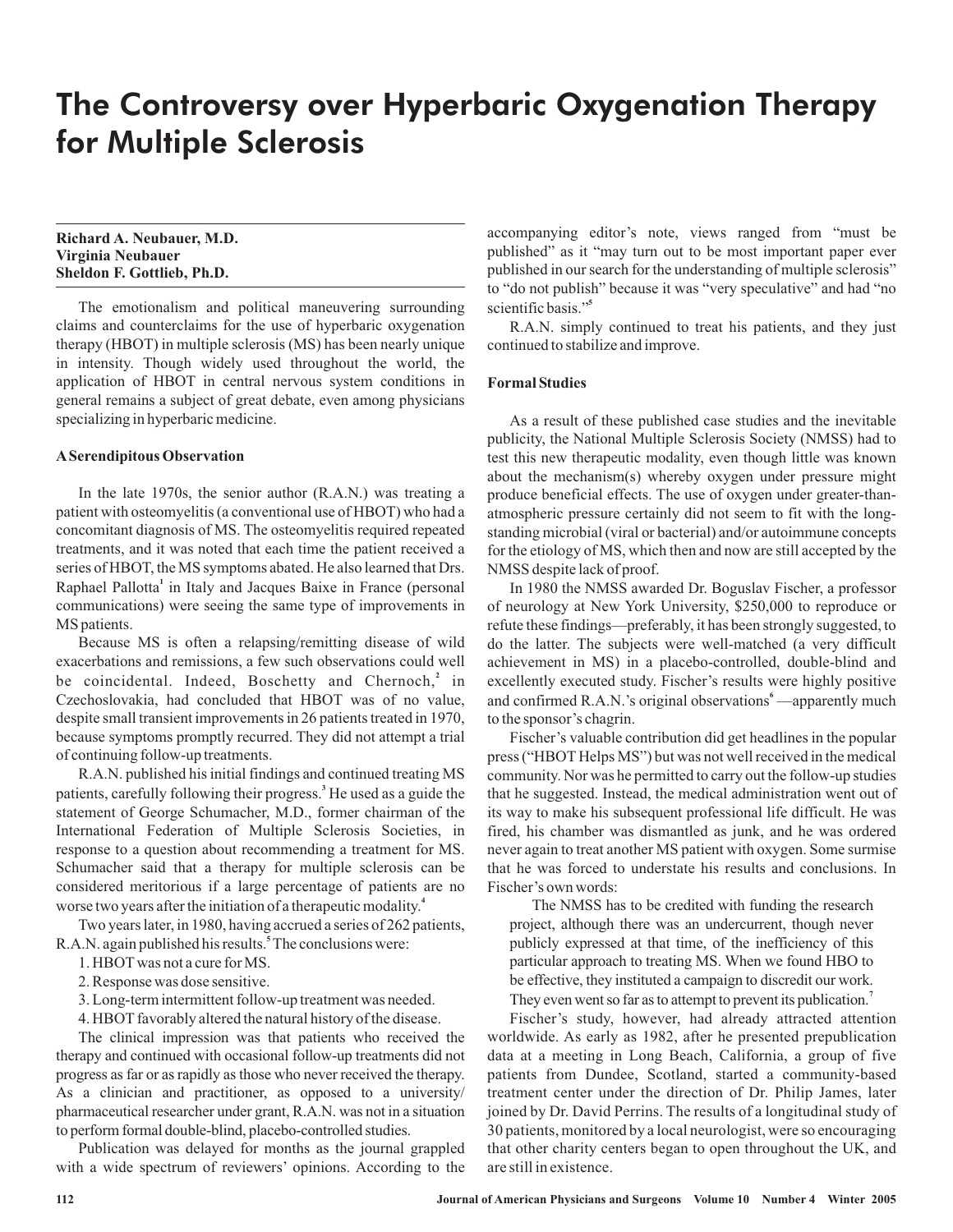After Fischer's data were published in the *New England* Journal of Medicine, 14 double-blind controlled studies were undertaken worldwide.Almost all were methodologically flawed.

Fischer had treated his patients in a multiplace chamber pressurized to 2 atmospheres absolute (ATA), with the oxygen delivery via mask. Owing to leakage/slippage of the mask, however, the effective pressure the patients received was actually equivalent to  $1.2 - 1.8$  ATA. Although he published the mean pa $O_2$ measurements, he did not directly correlate this to the delivered pressure and stated that there was no clear-cut relation between the partial pressure and the clinical response. Thus, it was assumed that 2ATAwas the appropriate pressure.

R.A.N.'s original report concerned treatments in a monoplace chamber (where the pressure is exact) at pressures of 1.5 to 1.75 ATA. According to Holbach and Wassmann, pioneers in the use of HBOT in neurosurgical patients, pressures of 2.0 ATA and higher were not beneficial, and perhaps injurious, to the injured brain (and thus potentially in any CNS condition, including MS). **9**

Overlooking this point, and thinking that they were following Fischer's protocol, doctors treated many MS patients at 2 ATA for 90 minutes per treatment in monoplace chambers (exact pressure), rather than the effective pressure of closer to 1.5 ATA utilized by Fischer. These patients either did not improve or worsened—a result that may have been partly explained by the administration of an inappropriate dose of oxygen. Even healthy divers must follow protocols for the use of enriched-oxygen gas mixtures (Nitrox) because of oxygen toxicity at high doses.

Some studies used long-term patients whose Kurtzke Expanded Disability Status Scale (EDSS) was so advanced that a course of only 20 treatments of any drug or therapy was highly unlikely to elicit any change in their clinical status. (Such patients were and are generally excluded from almost all clinical studies because of the degree of irreparable damage already sustained.)

Despite flaws, some studies did confirm some of Fischer's findings. Even otherwise negative studies found a statistically significant improvement in bowel/bladder control in the treated subjects. This finding was dismissed as unimportant to the MS patient because drugs to control this problem were readily available. The conclusions were phrased in a negative way, and on publication of the first and best known of the 14 studies,<sup>10</sup> headlines proclaimed "Study Shows that HBOT Doesn't Work for MS."

After formal protests in the letters to the editor of *Lancet*, Barnes and Bates reassessed their data, and concluded that their results were positive after all. They republished the data in this new light,<sup>11</sup> but the damage was done. The news that HBOT really worked was completely obscured by the headlines saying that it did not. Dr. Barnes went on to be neurologic consultant on rehabilitation to one of the ARMS (Action for Research in Multiple Sclerosis) charity centers in the UK treating MS with HBOT. His consulting neurologist was Dr. David Bates.

In 1984, R.A.N. began a study of the effects of HBOT on more objective measures, such as MRI (then called nuclear magnetic resonance or NMR), before treatment and after one and a series of 20 treatments. Improvements were seen in T2-weighted lesions; one or more lesions disappeared in 11 out of 35 patients, and 8 patients showed a diminution in signal intensity, interpreted as a favorable response. The remaining patients showed no change.<sup>12</sup> Improvements were also noted in visual evoked potentials, brainstem auditory evoked responses, and somatosensory evoked potentials.<sup>13</sup>

Although R.A.N and S.F.G.. gave a number of invited presentations of these results internationally, no opportunity was given to present and discuss them at comparable meetings in the United States. The Undersea and Hyperbaric Medical Society (UHMS) held tightly to its conviction that HBOT would not work for MS, just as the NMSS held to its belief that MS is an autoimmune or viral disease. After R.A.N.'s first presentation at a U.S. scientific/medical forum in Mobile, Alabama, at the invitation of Dr. Sheldon Gottlieb (S.F.G.), then president of the Gulf Coast Chapter of the UHMS, both were labeled as heretics for disputing widespread, long-ingrained ideologies of both the nature of MS and the lack of potential benefits of HBOT.

## **Theory DeterminesTherapy**

#### Autoimmunity and "Disease-Modifying" Drugs

Since the original description of MS in 1869 by Charcot, a bacterial or viral etiology has been considered, although even open biopsies of active lesions have failed to isolate the organism. Immune-mediated destruction of myelin, whether in response to an infectious agent or other cause, is widely believed to be the pathogenetic mechanism.

Interferon gamma, a substance naturally occurring in the body, was tried because of its antiviral effect but proved to be harmful in MS. Interferon gamma promotes inflammation, an effect that is countered by interferon beta. Betaseron (interferon beta 1-b), and Avonex or Rebif (interferon beta 1-a) are now commonly used. Double-blind studies have shown these agents to decrease the frequency of exacerbations in relapsing/remitting MS, and to decrease the number of lesions visible on MRI. However, these drugs have not been shown to prevent ultimate progression of disability.

Another drug in common use is Copaxone (glatiramir acetate), an immune modulator. This also reduces relapses but without demonstrably affecting long-term disability.

The only other "disease-modifying" drug listed on the website of the NMSS (www.nationalmssociety.org) is the antineoplastic agent Novantrone (mitoxantrone). This drug is thought to act in MS by suppressing the T cells, B cells, and macrophages involved in attacking the myelin sheath. It is the first drug ever approved for the treatment of secondary progressive multiple sclerosis in the United States. The lifetime cumulative dose is limited because of possible cardiac toxicity.

Of note is the difficulty in performing a double-blind study with mitoxantrone, which turns the urine and potentially the sclera blue. Therefore, the adequacy of the blinding was questioned in an initial study that showed no effect of treatment on disability measures. A later study used an infusion of methylene blue in the placebo arm, as if it were an inert compound. Methylene blue, however, is known to be neurotoxic when administered intraventricularly or intrathecally, and up to 22 % of placebo patients had openings in their blood-brain barrier at the time the substance was administered, according to documents filed with the FDA by Immunex Corp. The statistical significance of lesser deterioration in the treatment group depended on the finding of greater deterioration in the methylene-blue group.<sup>14</sup>

The latest attempt by modern (pharmaceutical) medicine to cure MS was Tysabri (natalizumab), the first humanized monoclonal antibody ever approved by the FDA for relapsing MS. The drug was granted "fast-track accelerated" FDA approval after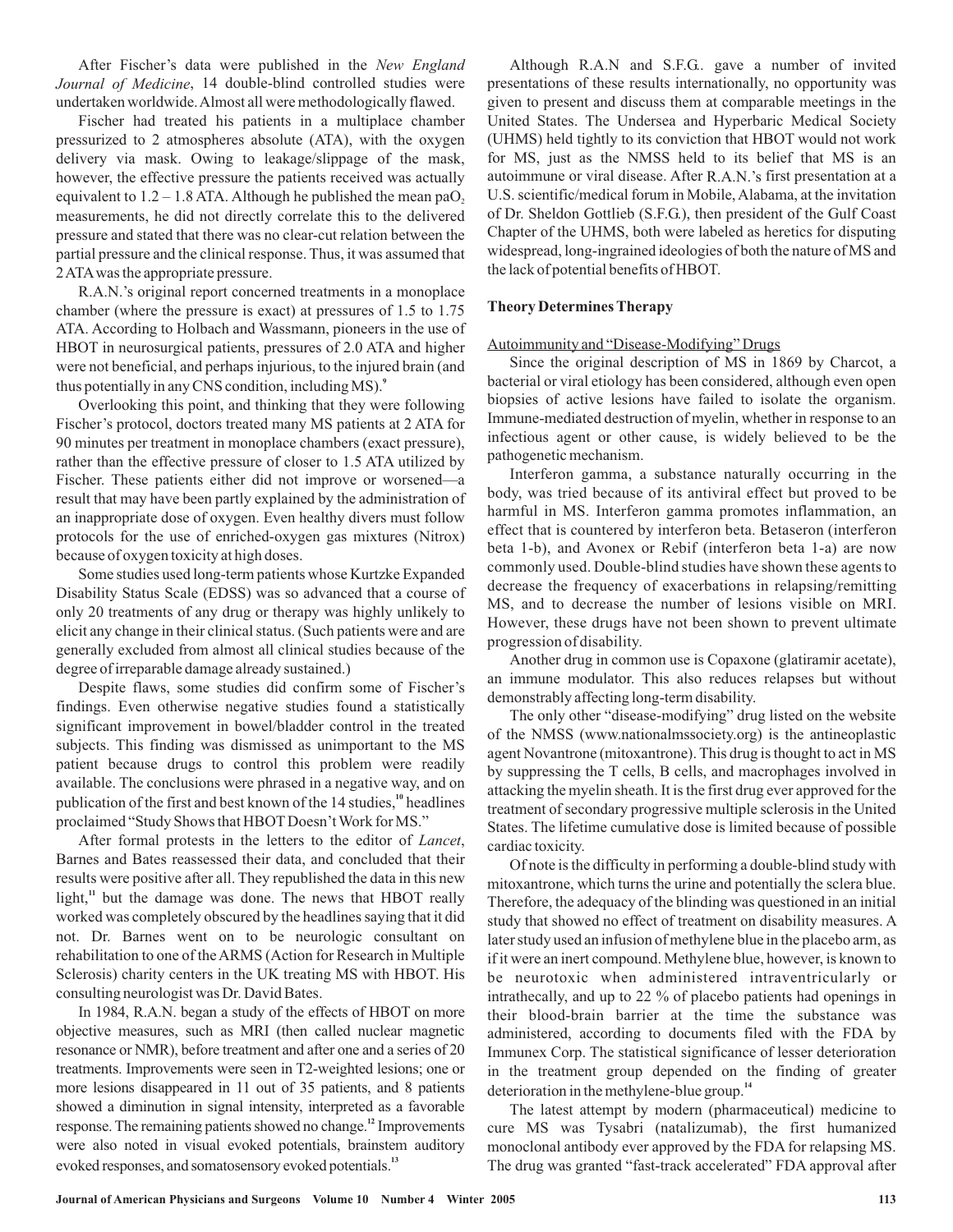one year of a two-year trial. Only three months later, in February 2005, the drug was withdrawn from worldwide use and all clinical trials when two MS patients developed progressive multifocal leukoencepahlopathy (PML), a rare neurologic disorder. A review of the data then revealed another death from PML in a patient being treated with the same drug in a clinical trial for Crohn's disease. PML is caused by a virus carried by most adults, which does not cause harm until a weakened immune system allows it to become active.<sup>15-16</sup> Ironically, the treatment managed to create an even more virulent form of the pathology caused by the disease itself! And unlike MS, PMLis actually proven to be of viral etiology.

## Other Possible Pathogenetic Mechanisms and HBOT

As treatments aimed at a primary viral or autoimmune etiology have not proved to be greatly successful, consideration of a different pathogenetic mechanism—with the observed immune phenomena as a secondary effect—would be reasonable. The same immunologic markers as in MS have been shown to occur at the same levels in stroke,<sup>17</sup> which is clearly not a viral or autoimmune disease. Dr. Philip James of Dundee, Scotland, proposed decompression sickness as a model for MS, based on pathology **18** and clinical course.<sup>19</sup> James also suggested fat emboli as the counterpart of gaseous microemboli in everyday life and a possible etiology of a primary vascular lesion (endothelial damage) in MS. **20**

If MS is the result of a "wound" to the CNS caused by circulatory impairment, then the efficacy of HBOT would not be surprising. Investigating alternate theories for the pathogenesis of MS is not, however, a research priority.

## **Long-Term Results**

According to the NMSS Consensus Statement, a diseasemodifying drug should be started as soon as possible following a definitive diagnosis and continued until the side effects are intolerable or a better treatment becomes available.<sup>21</sup> While the NMSS believes that there may be a reduction in future disability with such drugs, there is currently no evidence that this occurs. In addition, the long-term health effects of these immunosuppressant drugs are not fully known, although some short-term side effects are serious and debilitating in many patients.

One published multicenter study, funded in part by the NMSS, purportedly intended to test our recommendations for long-term HBOT treatment.<sup>22</sup> There was no control group, but Kindwall et al. concluded that the trial failed on the basis of their statement of the Schumacher criteria: "If 90% to 100% of such patients [pursuing a downhill course or with frequent exacerbations] failed to get worse, the efficacy of the treatment would be manifest." No current treatment modalities could meet such a stringent criterion. However, what Schumacher actually said was that "there could be no question about the statistical significance of such a result." This **4** was in the context of recommending a pilot study of patients with early but active disease, using subjects as "their own controls," with the conclusion of benefit resting on absence of exacerbation or prevention of major additional neurologic dysfunction in the "overwhelming majority (90 to 100 percent)" over a two-year period. Less stellar results would not disprove a significant benefit.

Of 383 patients who were initially enrolled by Kindwall et al., upon referral by one of 170 neurologists, 312 started treatment, 237 finished the initial series of 20 HBOT sessions, and only 28 (9%) completed two years of monthly boosters. Only 39 patients (10.9%) reported "complications" after the first 20 treatments. More than 90% consisted of simple ear discomfort. Occasional nausea was also reported. The investigators attributed the high drop-out rate to the "cumbersome" nature of the treatment and inability of patients to see any benefit. **22**

The 62 ARMS centers in Britain, now known as the Federation of Multiple Sclerosis Treatment Centers, followed 703 patients in detail since first receiving treatment, and have 10-14 year followup data on 447 patients.<sup>23</sup> Such information is virtually impossible to obtain in grant-funded studies because of the high cost.

In contrast to the claims for drug effects—primarily a reduction in exacerbations at a high price in adverse effects, with the hope that this will result in less future disability—HBOT centers report symptomatic relief in the majority (see Table 1) and apparent stabilization or slowing of progression in a significant fraction (see Table 2). Most remarkably, in the UK alone, more than 1.5 million sessions of HBOT have been administered to more than 14,000 patients without significant incident.<sup>23</sup> Minor problems with pressure on the eardrums (mild barotrauma), which did not necessitate discontinuing treatment, are reported in about 17%, **24** and about 7% reported transient myopia. **23**

While the Kindwall study was only able to retain 9% of 312 patients for 2 years—or 12% of those who completed the initial course—about two-thirds of 705 UK patients who completed an initial course continued intermittent treatment for at least 3 years. Based on the UK data, the results reported by Kindwall were not surprising because so few patients continued with their follow-up treatments. It appears that about 300 treatments in 10 years, or once a fortnight, are needed to retard progression in patients with relapsing/ remitting disease, and weekly treatments are more effective. **25**

| Table 1. Patients' Assessment of the Symptomatic Effect of the Initial |  |  |  |
|------------------------------------------------------------------------|--|--|--|
| Course of HBOT                                                         |  |  |  |

| Symptom        | Improved<br>$\%$ | No Change<br>$\%$ | Worse<br>$\%$ |
|----------------|------------------|-------------------|---------------|
| Fatigue        | 70               | 22                |               |
| Speech         | 64               | 34                |               |
| Balance        | 59               | 37                |               |
| <b>Bladder</b> | 68               | 30                |               |
| Walking        |                  | 19                |               |

Source: Federation of Multiple Sclerosis Treatment Centers<sup>23, 24</sup>

**Table 2.** Results of Regular HBOT for 10-14 Years

| <b>Status</b>                           | <b>Relapsing/</b><br>Remitting<br>$(N=112)$ | <b>Chronic</b><br><b>Progressive</b><br>$(N=259)$ | <b>Chronic</b><br><b>Static</b><br>$(N=76)$ | <b>Total</b><br>$(N=447)$ |
|-----------------------------------------|---------------------------------------------|---------------------------------------------------|---------------------------------------------|---------------------------|
| <b>Improved</b>                         | 14 (13%)                                    | 12(5%)                                            | 4(5%)                                       | 30 $(7%)$                 |
| <b>Unchanged</b>                        | 23 (21%)                                    | 31(12%)                                           | 19 (25%)                                    | 73 (16%)                  |
| No worse<br>$(improved +$<br>unchanged) | 37 (33%)                                    | 43 (17%)                                          | 23 (30%)                                    | 103(23%)                  |
| Worse                                   | 75 (67%)                                    | 216 (83%)                                         | 53 (70%)                                    | 344 (77%)                 |
| Mean No.<br>of Treatments               | 338                                         | 257                                               | 266                                         |                           |

Source: Federation of Multiple Sclerosis Treatment Centers<sup>23, 24</sup>